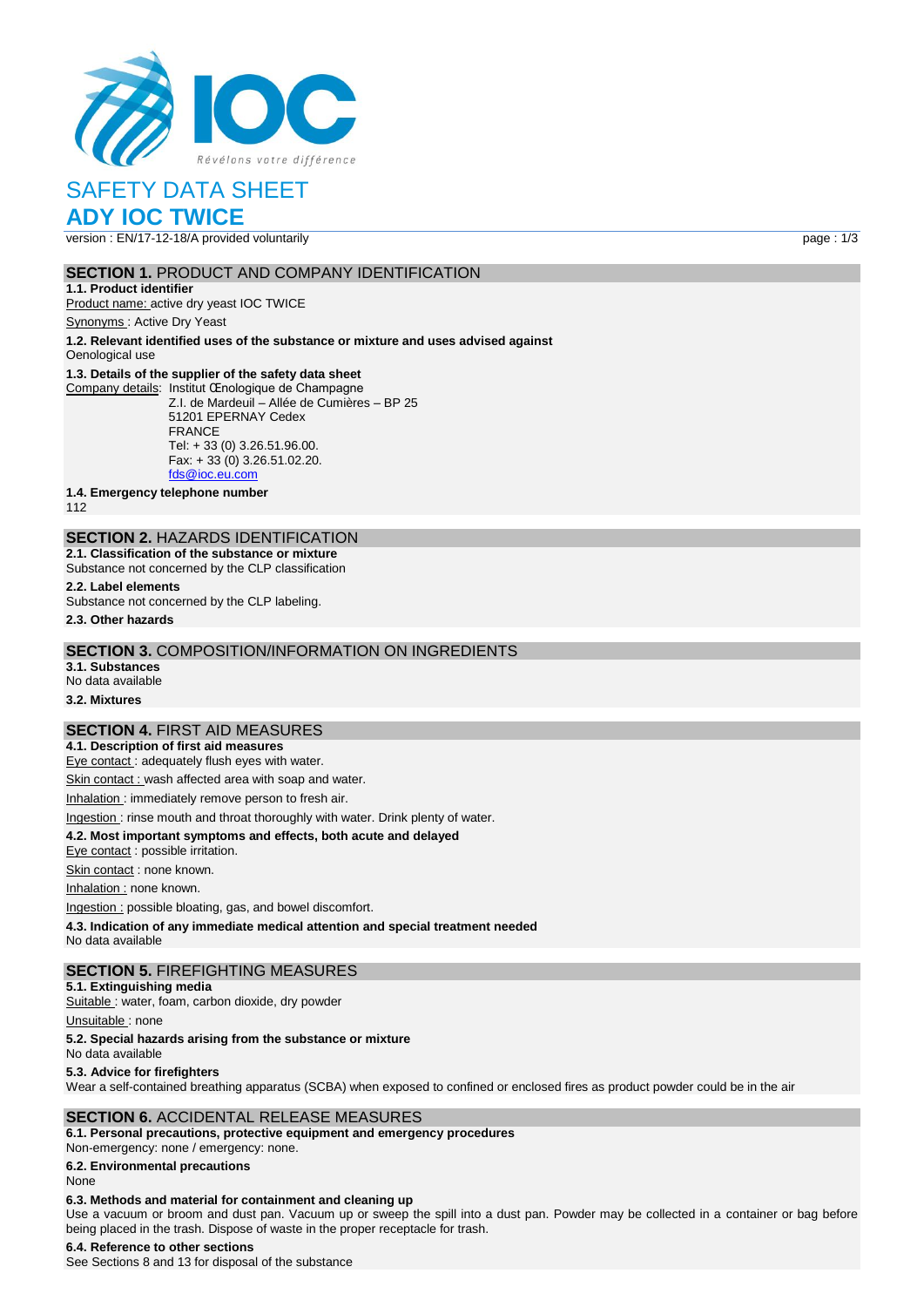

# SAFETY DATA SHEET

**ADY IOC TWICE**

version : EN/17-12-18/A provided voluntarily page : 2/3

### **SECTION 7.** HANDLING AND STORAGE

### **7.1. Precautions for safe handling**

Handling : avoid breathing dust. Avoid contact with eyes.

Occupational hygiene : wash hands thoroughly after handling.

### **7.2. Conditions for safe storage, including any incompatibilities**

Risks : not at risk for corrosion, fire, explosion, or chemical reaction.

Place of storage : no special instruction to minimize risks (see above). Store according to label directions to maintain label guarantees.

Fire/explosion protection: none needed.

### **7.3. Specific end use(s)**

Recommended packaging material: Paper bags.

# **SECTION 8.** EXPOSURE CONTROL / PERSONAL PROTECTION

**8.1. Control parameters** See section 15. **8.2. Exposure controls** Engineering : none Eye/face protection : protective glasses should be worn in conditions of excessive dusting. Skin Hand : none Other : none. Wear appropriate clothing for work. Respiratory protection : protective mask should be worn in conditions of excessive dusting. Thermal protection: none Environmental exposure : none.

# **SECTION 9.** PHYSICAL AND CHEMICAL PROPERTIES

**9.1. Information on basic physical and chemical properties** Apperance : Granuled Odour :Typical yeast Odour threshold : not Applicable pH: not Applicable Melting / freezing point : not Applicable Initial boiling point and boiling range : not Applicable Flash point: not Applicable Evaporation rate: not Applicable Flammability (solid, gas): not Applicable Upper/lower flammability or explosive limits: not Applicable Vapour pressure: not Applicable Vapour density: not Applicable Relative density: not Applicable Solubility(ies): Yes Partition coefficient: n-octanol/water: not Applicable Auto-ignition temperature: not Applicable Decomposition temperature: not Applicable Viscosity: not Applicable Explosive properties: not Applicable Oxidising properties: not Applicable **9.2. Other information**

### **SECTION 10. STABILITY AND REACTIVITY**

**10.1. Reactivity** Not reactive **10.2. Chemical stability** Stable **10.3. Possibility of hazardous reactions** None **10.4. Conditions to avoid** None